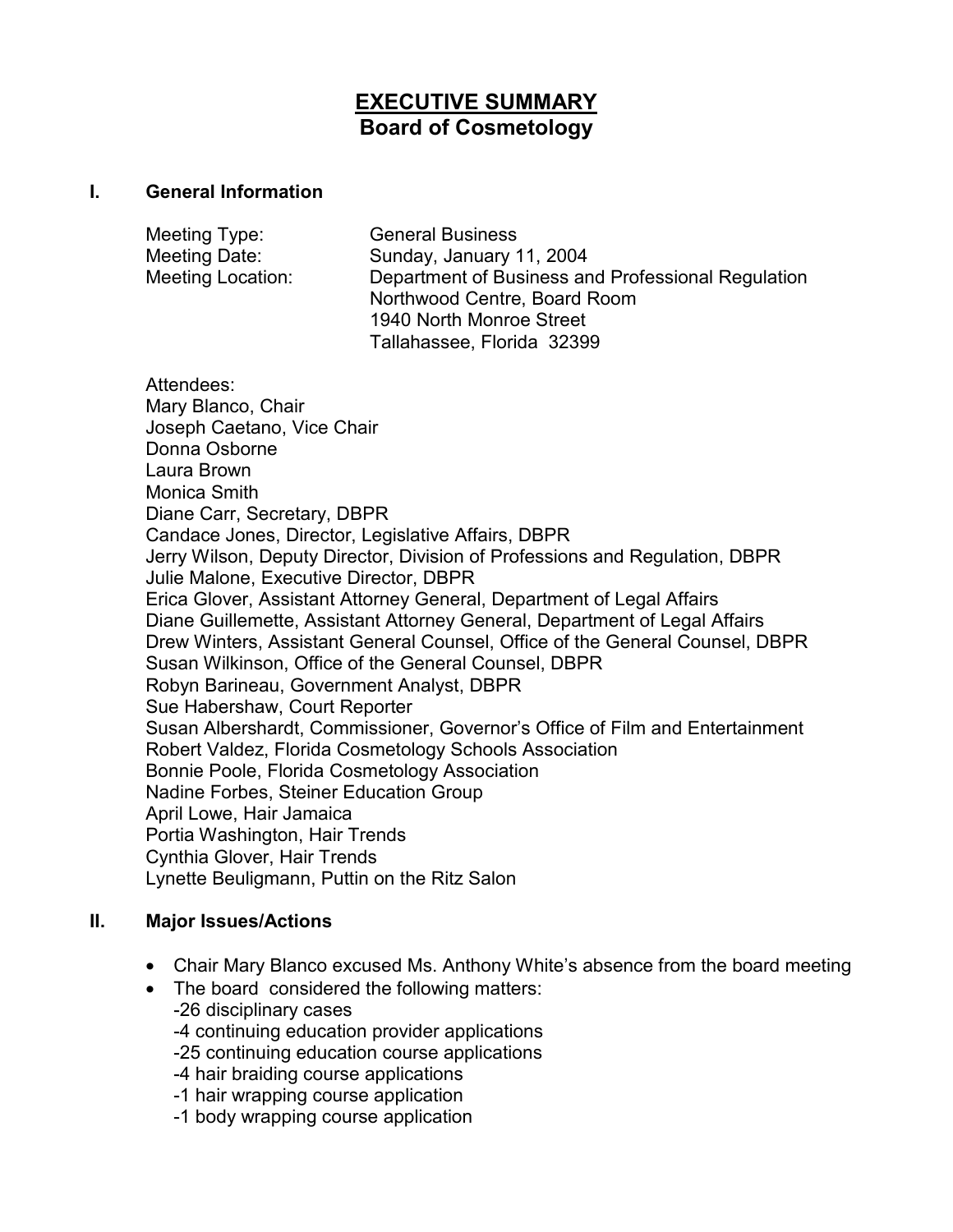- Mr. Drew Winters, Assistant General Counsel, reported there are currently 131 cosmetology cases in the legal section
- Secretary Diane Carr and Florida Film Commissioner Susan Albershardt explained the narrowly crafted legislative proposal to exempt make up artists from licensure in Florida being sponsored by Representative Don Davis and Senator Jim Sebesta; Secretary Carr mentioned the department's proposal to move forward simultaneously with the board's legislative proposal to ban MMA; Secretary Carr added that the department hopes to be able to work with the board on their reciprocity initiative
- Ms. Bonnie Poole, Florida Cosmetology Association, mentioned that the association would not support the make up artist exemption
- Mr. Robert Valdez, Florida Cosmetology Schools Association, indicated there needs to be a reasonable agreement between the film industry and the cosmetology industry
- The board approved the amendments to Rule 61G5-30.004, F.A.C., as included in the agenda
- The board agreed to amend Rule 61G5-24.002(1)(b), F.A.C, to increase the examination fee paid to the department to \$23 and decrease the examination fee paid to the professional testing vendor to \$27
- Ms. Julie Malone, Executive Director, informed the board that as of September 30, 2003, the board's cash balance was (\$687,574) and the board's expenditures appear to be outpacing the board's revenues annually by a sum of \$250,000; she advised the board that she needs to further investigate this matter
- The board agreed to conduct its next meeting on Sunday, April 18, 2004, at one of three locations: Sanibel Island, Key West or Orlando
- Ms. Mary Blanco and Mr. Joseph Caetano were reelected Chair and Vice Chair, respectively, of the Board of Cosmetology

## **III. Legislation/Rule Promulgation**

- The board approved the citation rules as amended
- The board approved the recommended amendments to Rule 61G5-24.002(1)(b). F.A.C, increasing the examination fee paid to the department to \$23 and decreasing the examination fee paid to the professional testing vendor to \$27
- Ms. Erica Glover, Assistant Attorney General, will notice for rule development Rule 61G5-24.006, F.A.C., for discussion of amending the reexamination fees in conjunction with the new professional testing vendor contract which decreases the hourly rate charged to examination candidates
- Ms. Glover will notice for rule development Rule 61G5-24.005, F.A.C., for discussion

## **IV. Action Required**

- Ms. Glover and Mr. Winters will prepare final orders from this meeting for filing with the Agency Clerk's Office
- Ms. Malone will research and report her findings to the board why hair braiding, hair wrapping, and body wrapping providers are allowed to come before the board